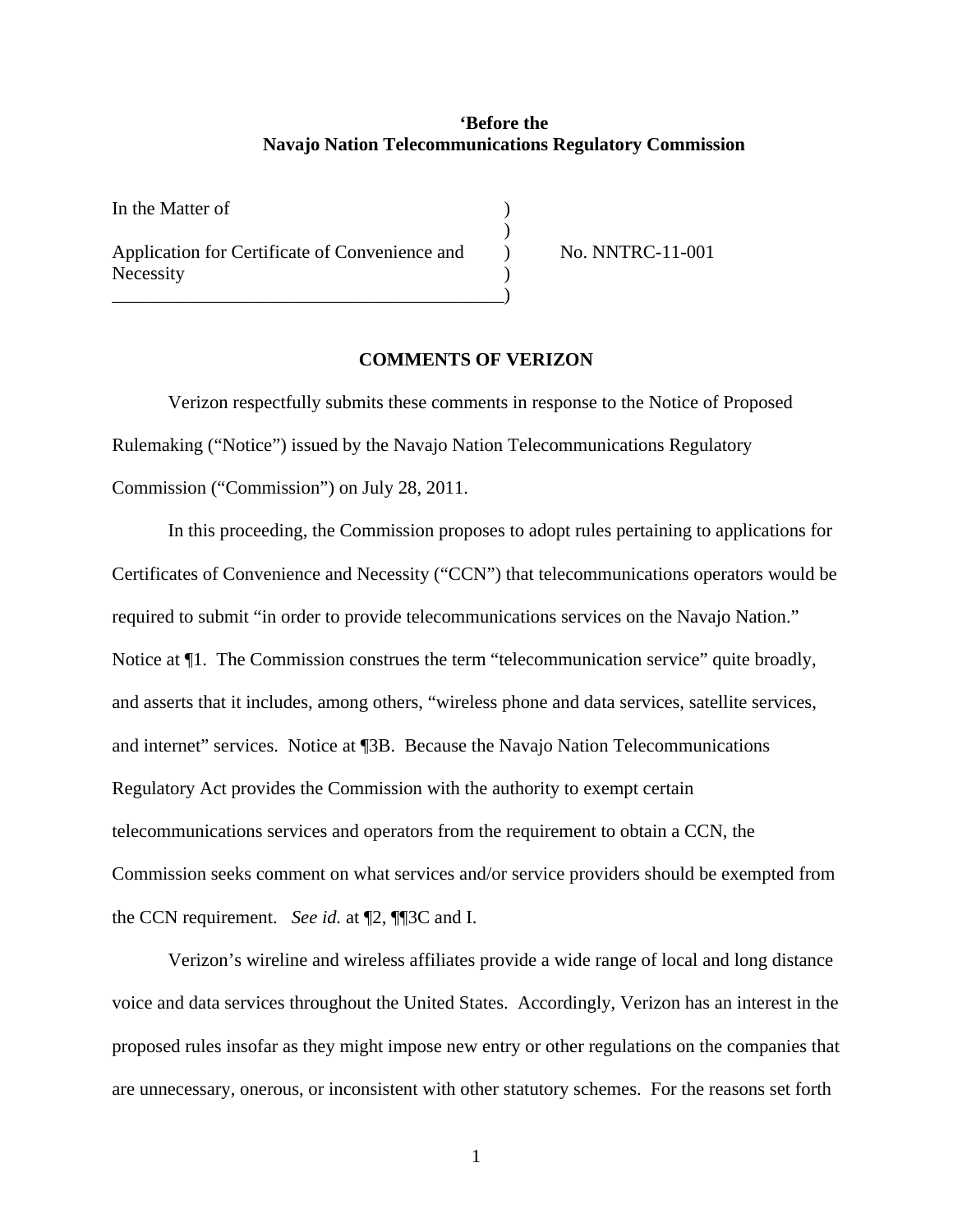below, Verizon recommends that wireless and interexchange services be exempt from the proposed CCN requirements.

## A. **Commercial Mobile Radio Service ("CMRS") Providers**

Verizon recommends that the Commission follow the successful regulatory regime for Commercial Mobile Radio Service established by Congress and the Federal Communications Commission ("FCC"). Rather than impose burdensome regulatory requirements on CMRS providers, for the past two decades, Congress and the FCC have successfully sought to promote the growth of wireless services with a light regulatory approach.

Congress has established extensive regulatory policy for the field of telecommunications, and has not delegated independent authority over telecommunications to Indian tribes, particularly with respect to radio services. Indeed, Congress delegated to the FCC the authority to provide "a rapid, efficient, nationwide and world-wide wire and radio communication services with adequate facilities at reasonable charges." 47 U.S.C. § 151. The FCC has explained that its authority is plenary with respect spectrum licensing:

> Under well-established case law construing Indian treaties and tribal selfgovernment, it is clear that when Congress passes a law which is applicable nationwide, the law applies with equal force to Native Americans on reservations, subject to three well defined exceptions – Native Americans have the exclusive right to self-governance 1) over intramural matters; 2) where rights are guaranteed to them by treaty; and 3) if Congress expressly states that a law does not apply to them. None of these exceptions are applicable to radio frequency management, and more particularly the Commission's cellular licensing scheme.<sup>[1](#page-1-0)</sup>

<span id="page-1-0"></span><sup>&</sup>lt;sup>1</sup> AB Fillins, 12 FCC Rcd 11755, 11765 (1997). Given the pervasive scope of federal authority over wireless telecommunications services throughout the United States (*see, e.g.,* 47 U.S.C. §§ 301-309, 332), it is highly doubtful that the Commission has the legal power to regulate the activities of nonmembers through the proposed rules. *Montana v. United States*, 450 U.S. 544, 565 (1980) (while Indian tribes possess some self-governing powers, "the inherent sovereign powers of an Indian tribe do not extend to the activities of nonmembers of the tribe."). In the *Montana* case, the Supreme Court recognized there are limited exceptions to the general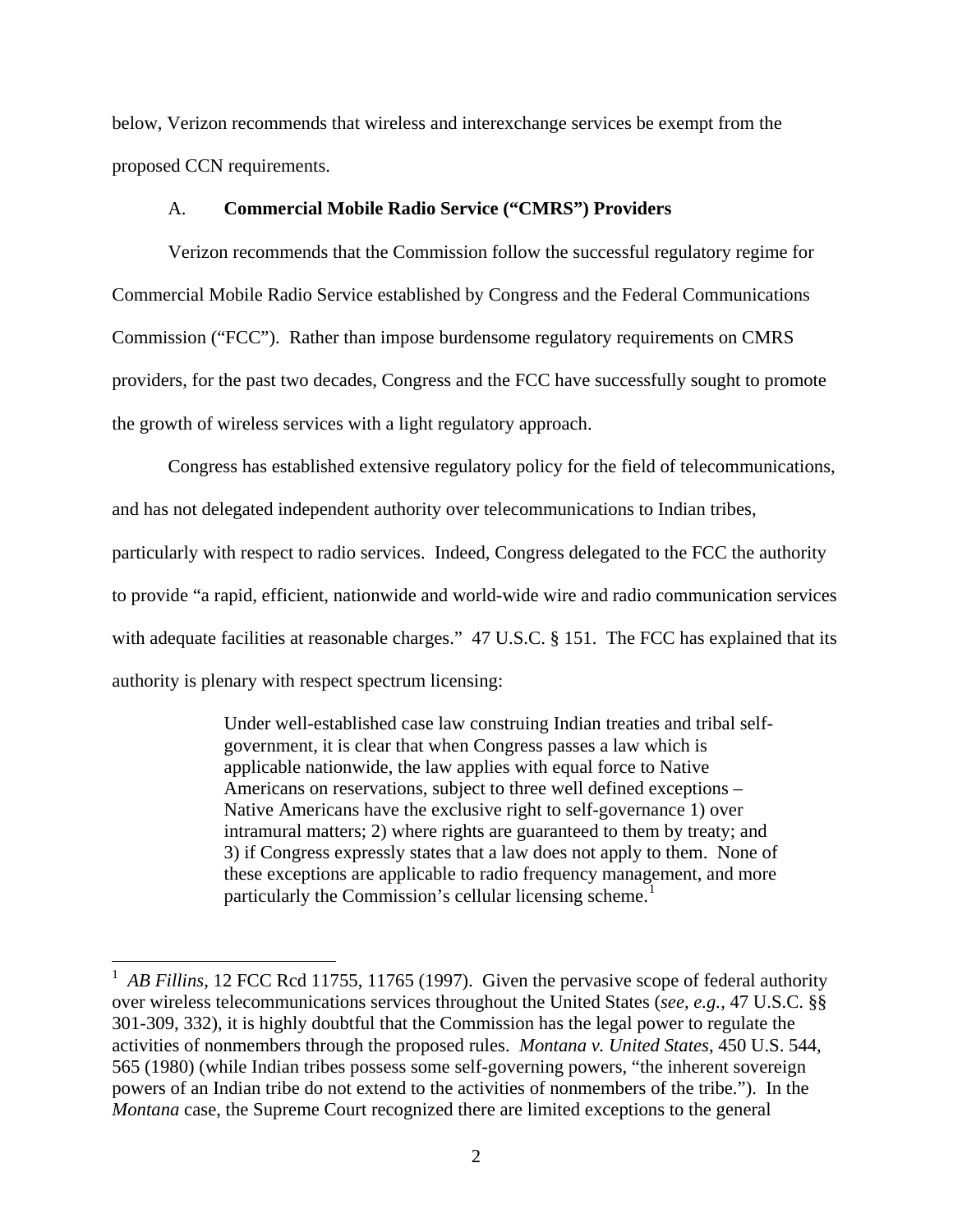<span id="page-2-0"></span>In the Omnibus Budget Reconciliation Act of 1993, Congress took two important steps to bolster the deployment of wireless services and increase competition among wireless carriers. First, Congress preempted all state entry regulation of CMRS carriers. 47 U.S.C. § 332(c)(3)(A). As a result, CMRS providers are free to enter any state or local market without going through a CCN process and obtaining the permission of state or local authorities. Second, Congress required the FCC to treat all commercial mobile services consistently, imposing only such regulations for which there is a demonstrated clear-cut need. The FCC explained that the "overarching congressional goal" of this action was "promoting opportunities for economic forces – not regulation – to shape the development of the CMRS market."<sup>[2](#page-2-0)</sup>

These policies have been enormously successful. Since 1993, vigorous competition has developed in the wireless industry, resulting in substantial consumer benefits, including falling prices; increased service options, including voice, data and broadband; and new and innovative devices.<sup>[3](#page-2-0)</sup> Due to the spectacular explosion and consumer acceptance of wireless services, there are now 92% more wireless telephone subscribers (285,125,000) than wireline retail local telephone and interconnected VoIP lines  $(148,572,000)$  $(148,572,000)$  $(148,572,000)$  in service in the United States.<sup>4</sup> In this fiercely competitive environment, wireless carriers are continuing to make significant

prohibition on regulating nonmembers of tribes (*id.* at 565-566), but the Commission's proposal to require carriers to obtain a CCN does not fall within either of those exceptions.

<sup>2</sup> *Implementation of Sections 3(n) and 332 of the Communications Act, Third Report and Order*, 9 FCC Rcd 7988, 8004 (1994).

<sup>&</sup>lt;sup>3</sup> See Implementation of Section 6002(b) of the Omnibus Budget Reconciliation Act of 1993, *Fifteenth Report*, FCC WT Dkt. No. 10-133, Executive Summary (released June 27, 2011).

<sup>&</sup>lt;sup>4</sup> Local Telephone Competition: Status as of December 31, 2010, FCC's Wireline Competition Bureau, Industry Analysis and Technology Division (October 2011) at Figure 4 and Table 17.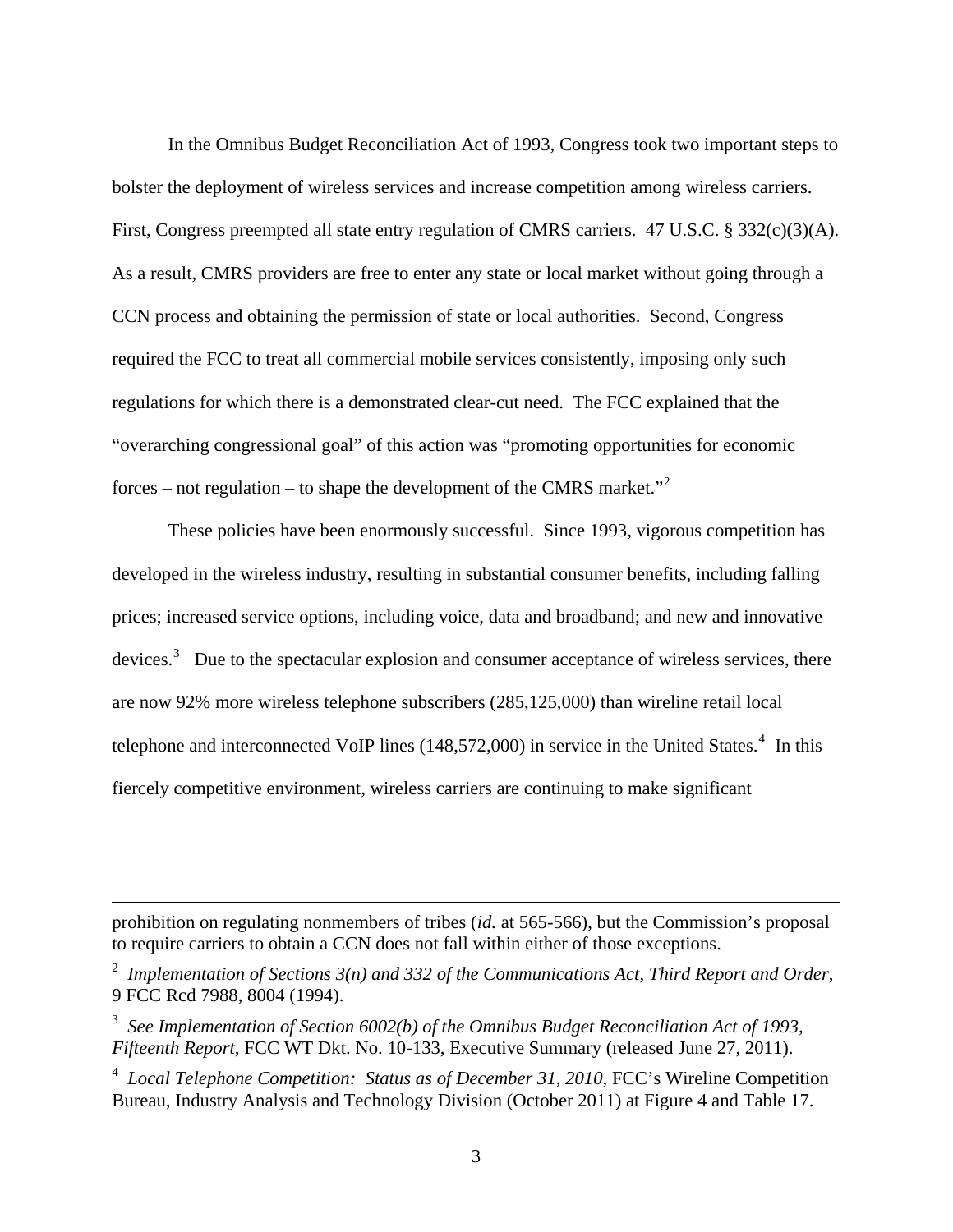<span id="page-3-0"></span>investments in 3G and 4G technologies in both rural and urban areas, and are adding new devices and applications at a dizzying rate.<sup>[5](#page-3-0)</sup>

Given these dynamics, imposing regulatory constraints, including entry requirements, on wireless service on Tribal lands is not necessary to achieve the goals expressed in the Notice, and, in fact, will undermine those goals. The Notice suggests (at ¶3H) that new CCN procedures are needed to facilitate the efficient development and deployment of telecommunications infrastructure, ensure the universal availability and accessibility of high quality, affordable services, and promote the development of effective competition as a means of providing customers with the widest possible choice of services. As explained above, these objectives are already being met, precisely because the wireless industry has not been burdened by the kind of detailed regulatory and reporting requirements inherent in the proposed rules. In fact, Arizona and New Mexico exceed the national average in terms of households that only use wireless phones. According to government studies, 29.46% of Arizona adults living in households and 27.2% of those in New Mexico reside in wireless-only households.<sup>[6](#page-3-0)</sup> Moreover, close to half (48.1%) of those Arizona adults and 38.9% of those in New Mexico receive all or almost all calls on wireless telephones, regardless of whether their households have wireline telephones.<sup>[7](#page-3-0)</sup> At the same time, 90% of adults living in households in Utah have wireless phones. $8$ 

<sup>5</sup> *See Implementation of Section 6002(b) of the Omnibus Budget Reconciliation Act of 1993, Fifteenth Report, supra,* at 8 (3G-4G deployments), 19-21 (new devices and applications).

<sup>6</sup> Blumberg, Stephen J. and Luke, Julian V., *Wireless Substitution: State-level Estimates From the National Health Interview Survey, January 2007-June 2010*, U.S. Department of Health and Human Services, Centers for Disease Control and Prevention, National Center for Health Statistics (April 20, 2011) at 1 and Table 1.

<sup>7</sup> *Id.* at 5 and Table 3.

<sup>8</sup> *Id.*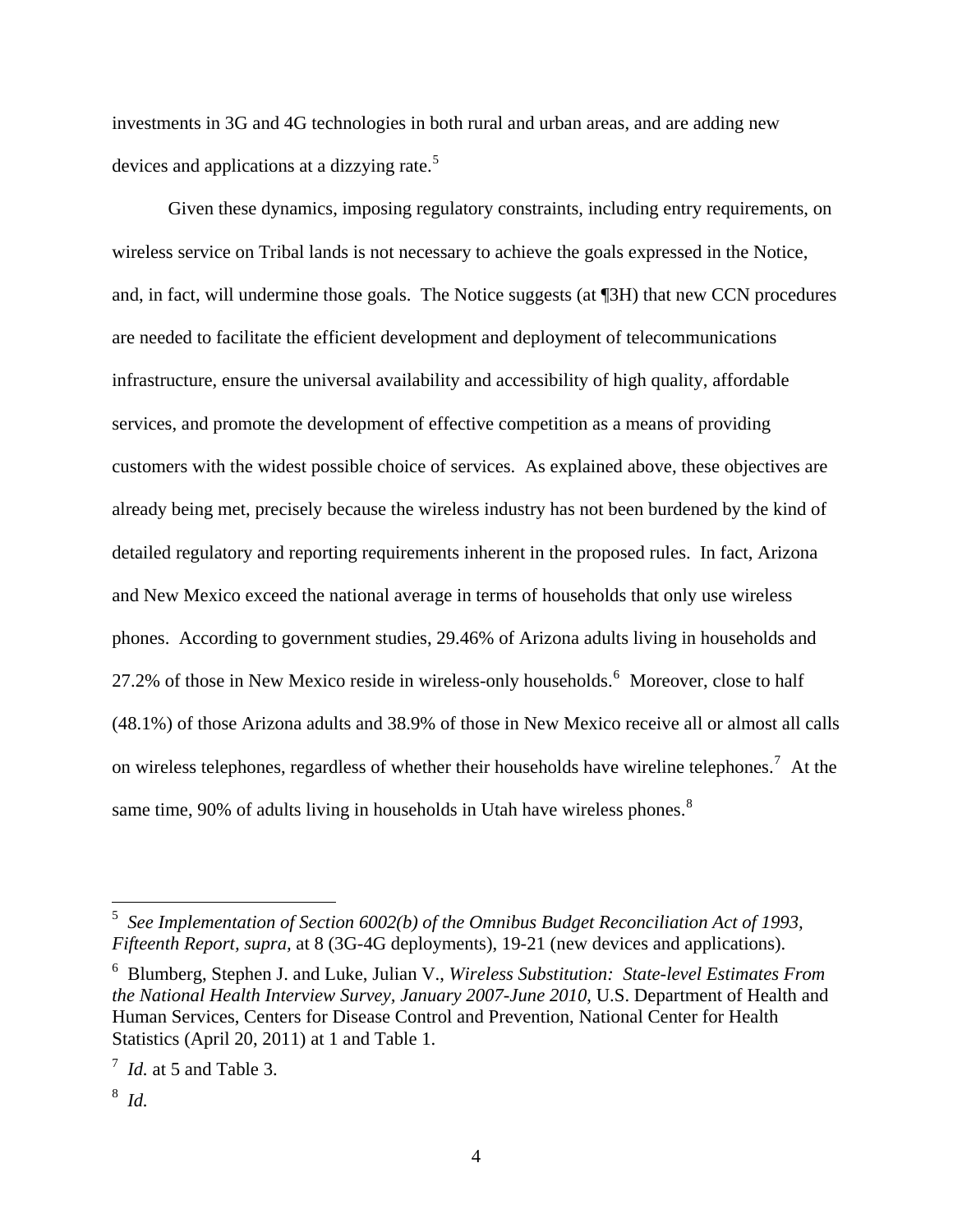<span id="page-4-0"></span>In addition, both this Commission and the FCC have recognized that a separate barrier to providing basic telephone service on Tribal lands is the economics of serving sparsely populated areas.<sup>[9](#page-4-0)</sup> The FCC has worked to overcome this in part by improving the level of wireless service deployment on Tribal lands, again relying on the competitive marketplace.<sup>[10](#page-4-0)</sup> Due in part to various federal programs, including the FCC's Enhanced Lifeline Assistance and Enhanced Linkup Support programs for Tribal lands, telephone penetration on Tribal lands increased from 47% in 1990 to 67.9% by 2003.<sup>[11](#page-4-0)</sup> The FCC has also established a Tribal lands bidding credit program that rewards licensees in spectrum auctions that deploy facilities and make services available to Tribal lands where the wireline telephone subscription or penetration rate is 85% or less.<sup>[12](#page-4-0)</sup> In addition, the FCC is considering new programs to promote wireless services on Tribal lands, including a Tribal licensing priority in future auctions of licenses for fixed and mobile wireless services, available to qualifying Tribal entities for unserved or underserved Tribal lands $13$ 

Nothing in the FCC's current proposals to use its radio licensing authority to expand wireless deployment opportunities on Tribal lands contemplates any local certification process. On the contrary, the imposition of any new entry requirements would undermine the FCC's intention to exercise its authority under 47 U.S.C. sections 307(b) and 309(j) to promote efficient

 $\overline{a}$ 

<sup>&</sup>lt;sup>9</sup> See Joint Reply Comments of the Navajo Nation Telecommunications Regulatory Commission, FCC WT Dkt. No. 11-40 (filed June 20, 2011) at 5; *Extending Wireless Telecommunications Services to Tribal Lands,* 15 FCC Rcd 11794, 11797 n.8 (2000).

<sup>10</sup> *See Improving Communications Services for Native Nations by Promoting Greater Utilization of Spectrum over Tribal Lands,* 26 FCC Rcd 2623 (2011).

*Id.* at 2626.

<sup>12</sup> *Id.* at 2626-27.

<sup>13</sup> *Id.* at 2635-36.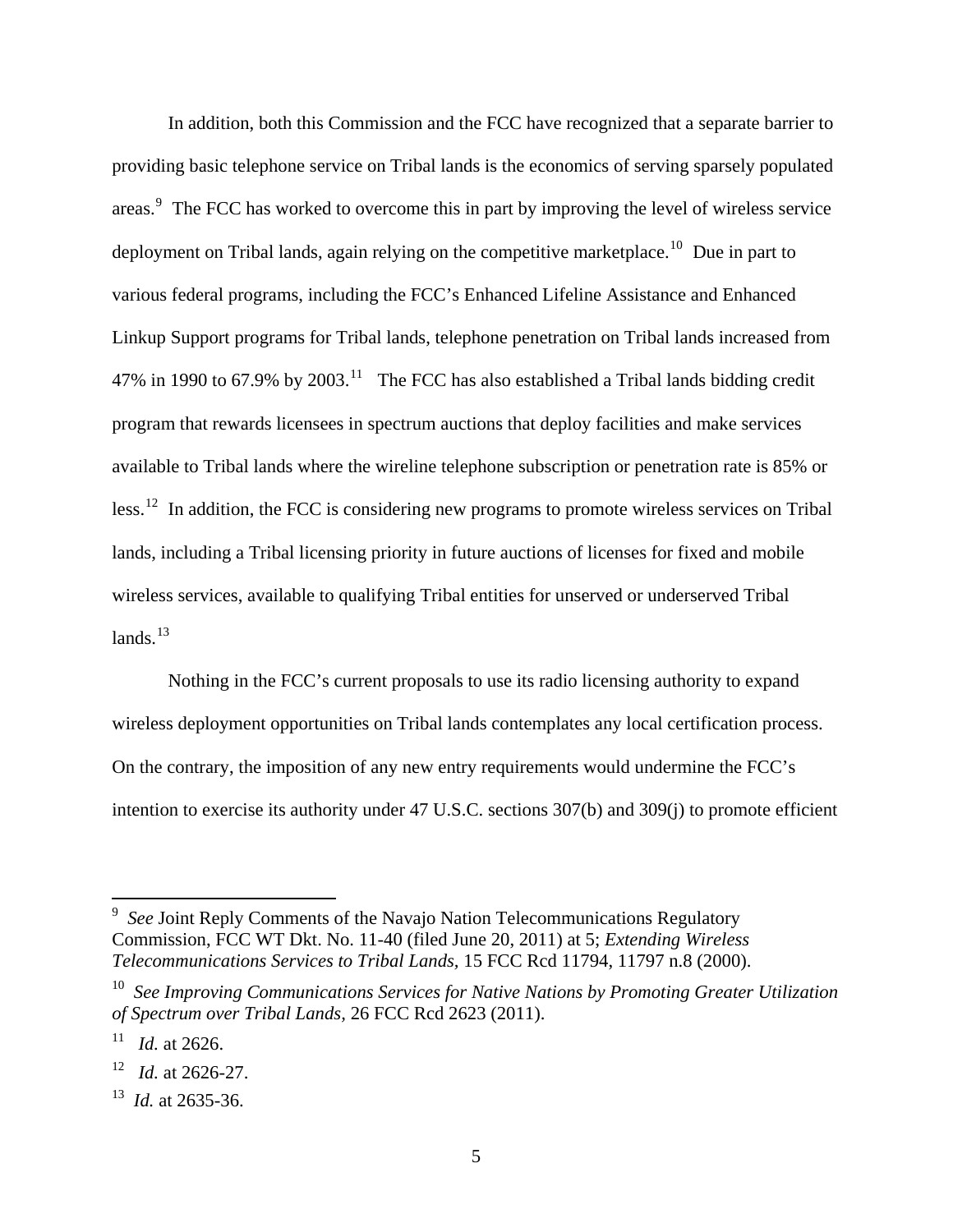<span id="page-5-0"></span>use of the spectrum and ensure the rapid deployment of new services on Tribal lands.<sup>[14](#page-5-0)</sup> Rather than adopt burdensome new regulatory requirements for wireless services on the Navajo Nation, the Commission should continue to work with the FCC to develop generally-applicable programs that will promote deployment of and competition for wireless services.

For all these reasons, the detailed and cumbersome CCN procedures proposed in the Notice are not needed in the case of CMRS providers, either to advance the goals laid out by the Commission or to satisfy any other legitimate regulatory or public policy goal. Imposing a new set of regulations on CMRS providers would be contrary to the way in which these carriers are treated for regulatory purposes across the country, a light-handed approach that has been critical to the rapid growth and expansion of wireless services for the benefit of consumers everywhere. Exempting CMRS providers from the proposed CCN requirements is consistent with the Commission's acknowledgment that the manner of regulation should be commensurate with the level of competition in the relevant telecommunications service market. Notice at ¶3H.

## **B. Interexchange Services**

The new rules are intended to apply to companies that "*engage in providing*  telecommunications services within the Navajo Nation." *Id.* at ¶3A (emphasis added). According to the Notice, a primary purpose of the proposed regulations is to "ensure that the public interest is met in the provision of telecommunications services on the Navajo Nation." *Id*. at ¶3I. But because of the nature of interexchange service, many interexchange carriers ("IXCs") are not actively engaged in providing long distance service, and do not hold themselves out as providing long distance service, in the Navajo Nation. Accordingly, Verizon understands that these carriers would not fall within the proposed CCN application requirements.

 $\overline{a}$ 

<sup>14</sup> *See id.* at 2632-33.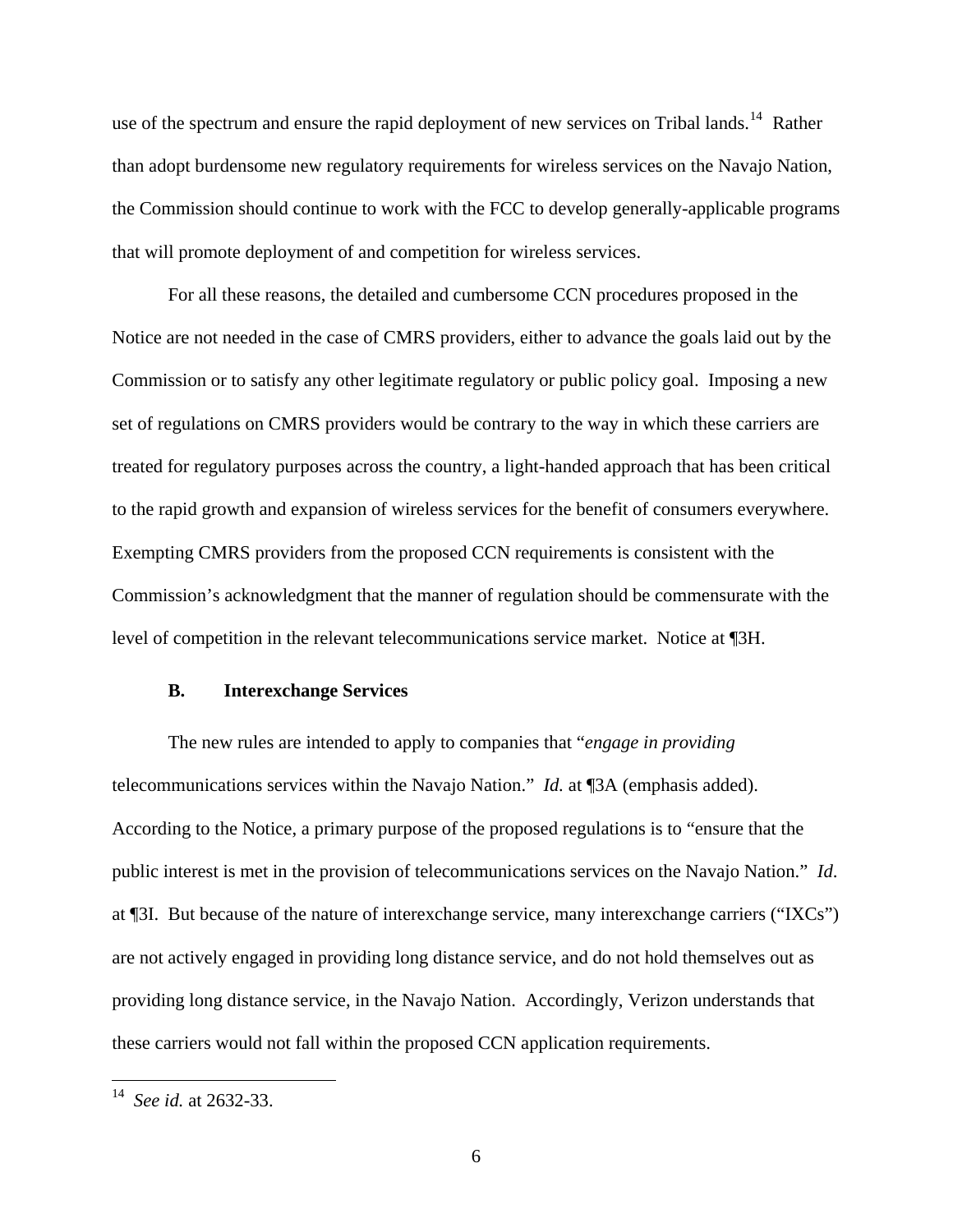Some interexchange carriers may affirmatively market, or hold themselves out as offering, their long distance services to customers residing or located on the Navajo Nation. Such companies can elect to be a "primary interexchange carrier," or the PIC, for individual customers. In those instances, the IXCs' customers can place long distance calls simply by dialing 1+ seven or ten digits; the calls are then routed by the originating local exchange carrier to the long distance carrier selected by the customer.

There is no need for economic regulation, including entry regulation, of IXCs because the interexchange market is intensively competitive. Imposing such regulations would be contrary to the nationwide trend of eliminating regulations like those the Commission proposes here, which would require submission of a substantial amount of information including, among other things, financial statements, tax returns, revenue reports, an explanation of the company's operations in other states, copies of tariffs, a business plan, a construction plan and budget, a customer service plan, and proof of insurance, along with a description of the carrier's geographic service area and projections of the number of subscribers the carrier expects to serve over a three-year period. *See* Notice at Exhibit 1. In a vigorously competitive marketplace, such as the long-distance marketplace, these kinds of regulations only increase providers' costs without providing any consumer benefits.

If the Commission nevertheless decides to apply its proposed regulations to IXCs operating in the Navajo Nation, it should make clear that they do not apply to carriers that do not actively provide telecommunications services within the Navajo Nation, but that may deliver traffic to consumers that reside there. The FCC requires IXCs to deliver calls to whatever terminating number is dialed by the calling party that originates the call. Thus, if a customer in South Dakota calls someone in Arizona or New Mexico, the caller's IXC routes the call to the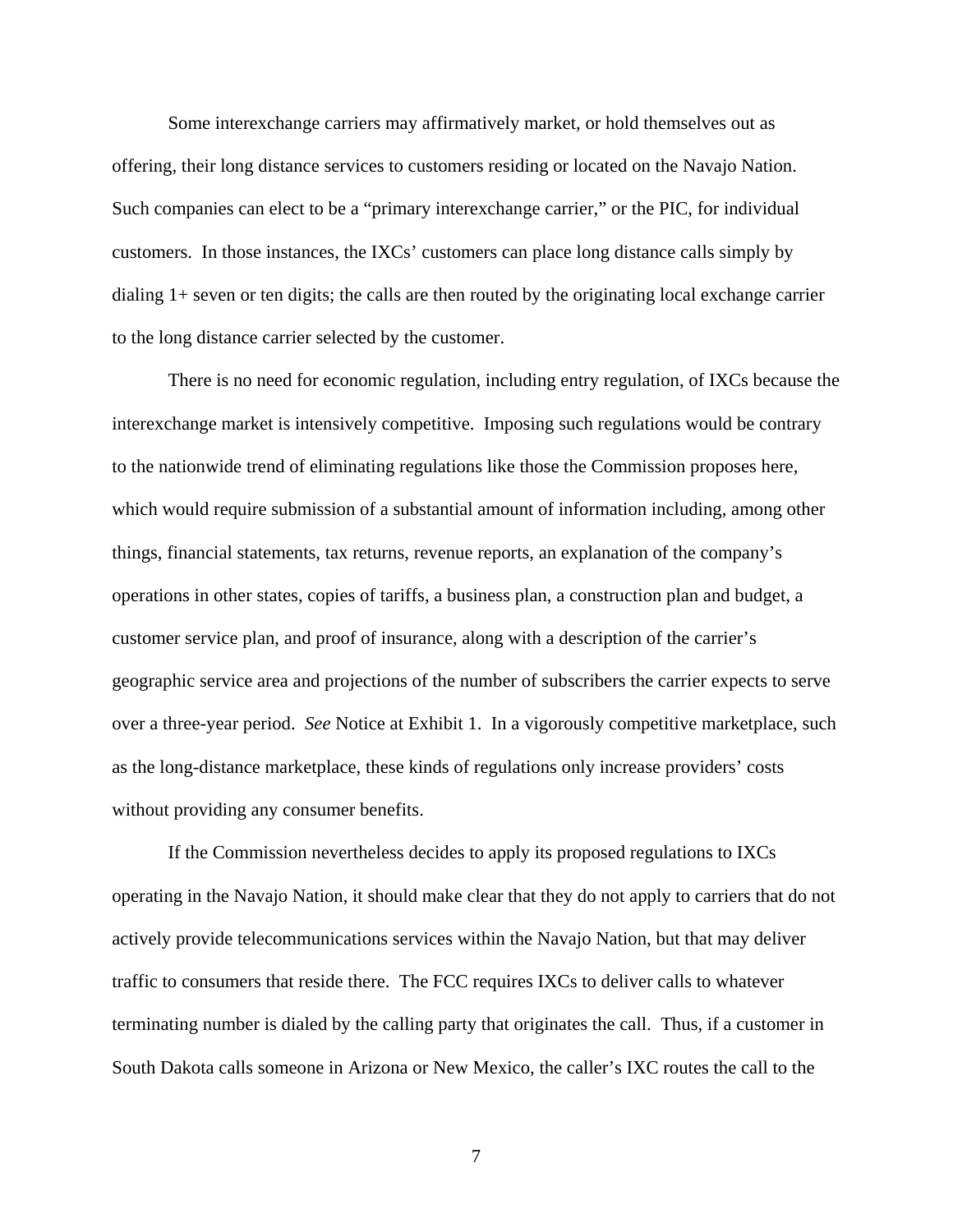<span id="page-7-0"></span>local exchange carrier that serves the called party at the terminating end, regardless of whether that IXC "provides service" or has any long distance customers in the area where the called party resides. The IXC may route the call directly or indirectly (*e.g.,* through a CenturyLink/Qwest tandem) to the local exchange carrier that terminates the call to the end user.

In addition, even though an IXC does not affirmatively market its services or seek to provide service within a geographic area, end users often have the ability to reach that IXC's network through various dial-around arrangements. Thus, a person who is not a customer of a given IXC may still be able to place calls over that carrier's network. The IXC need not have facilities in the local service area, but calls could be routed to its network nevertheless.

In each of these situations, the IXCs have, at most, only a tangential connection to the Navajo Nation.<sup>[15](#page-7-0)</sup> Accordingly, there is no legitimate rationale for subjecting such carriers to local CCN application and approval requirements, and the Commission should make clear that its proposed rule is not intended to cover IXCs that do not market or hold themselves out as offering service to consumers and businesses in the Navajo Nation. As Verizon explained above, it would be unduly burdensome to require any IXCs to produce the amount and type of information contemplated by the proposed rules, let alone entities that do not market or actively provide service in the Navajo Nation.

Verizon urges the Commission to adopt its recommendations, which will help ensure that consumers receive the maximum benefits of competitive markets.

<u>.</u>

 $15$  The Commission's authority to impose regulations on entities that do not operate facilities located on the Navajo Nation is tenuous at best. *Montana v. United States*, *supra*; *Plains Commerce Bank v. Long Family Land and Cattle Co., Inc.*, 554 U.S. 316, 330 (2008) ("Given *Montana*'s 'general proposition that the inherent sovereign powers of an Indian tribe do not extend to the activities of nonmembers of the tribe,' efforts by a tribe to regulate nonmembers, especially on non-Indian fee land, are 'presumptively invalid.'" (internal citations omitted).